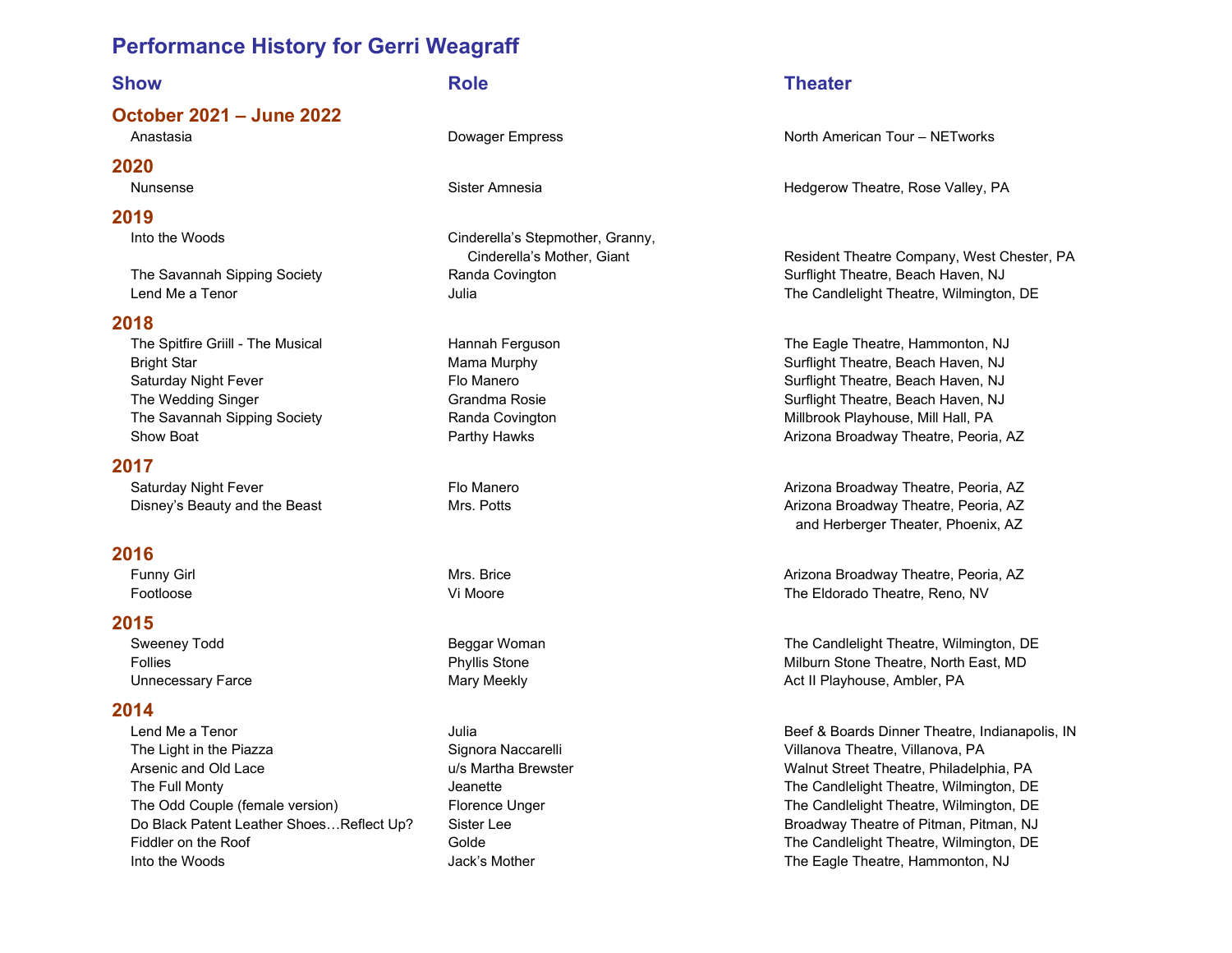| <b>Show</b>                            | <b>Role</b>                                                                                    | <b>Theater</b>                                                                        |
|----------------------------------------|------------------------------------------------------------------------------------------------|---------------------------------------------------------------------------------------|
| 2013                                   |                                                                                                |                                                                                       |
| Arsenic and Old Lace<br>Footloose      | Martha Brewster<br><b>Ethel McCormack</b>                                                      | Beef & Boards Dinner Theatre, Indianapolis, IN<br>Fireside Theatre, Fort Atkinson, WI |
| Miles and Ellie                        | Mary Thompson                                                                                  | Montgomery Theater, Souderton, PA                                                     |
| 2012                                   |                                                                                                |                                                                                       |
| Any Wednesday                          | Dorothy Cleves                                                                                 | Montgomery Theater, Souderton, PA                                                     |
| Bye Bye Birdie                         | Doris MacAfee                                                                                  | The Candlelight Theatre, Wilmington, DE                                               |
| <b>Follies in Concert</b>              | <b>Phyllis Stone</b>                                                                           | The Candlelight Theatre, Wilmington, DE                                               |
| <b>October 2011 - May 2012</b>         |                                                                                                |                                                                                       |
| Fiddler on the Roof                    | Golde                                                                                          | North American Tour - Troika Entertainment                                            |
| 2011                                   |                                                                                                |                                                                                       |
| Annie                                  | Miss Hannigan                                                                                  | The Candlelight Theatre, Wilmington, DE                                               |
| <b>October 2010 - June 2011</b>        |                                                                                                |                                                                                       |
| Fiddler on the Roof                    | Shandel, u/s Golde (performed), u/s Yente,<br>u/s Grandma Tzeitel, u/s Fruma Sarah (performed) | North American Tour - Troika Entertainment                                            |
| 2010                                   |                                                                                                |                                                                                       |
| All Shook Up                           | Mayor Matilda Hyde                                                                             | The Candlelight Theatre, Wilmington, DE                                               |
| 2009                                   |                                                                                                |                                                                                       |
| Oklahoma!                              | <b>Aunt Eller</b>                                                                              | The Candlelight Theatre, Wilmington, DE                                               |
| Footloose                              | Vi Moore                                                                                       | The Candlelight Theatre, Wilmington, DE                                               |
| The Kids Left, The Dog Died, Now What? | Emily, et al.                                                                                  | Society Hill Playhouse, Philadelphia, PA                                              |
| 2008                                   |                                                                                                |                                                                                       |
| Ah, Wilderness!                        | <b>Essie Miller</b>                                                                            | Chapel Street Players, Newark, DE                                                     |
| DE Young Playwrights Festival          | Margaret (Discovering Dreams)                                                                  | Delaware Theatre Company, Wilmington, DE                                              |
| Gypsy                                  | Electra                                                                                        | The Candlelight Theatre, Wilmington, DE                                               |
| Sweeney Todd                           | Beggar Woman                                                                                   | Wilmington Drama League, Wilmington, DE                                               |
| The Music Man                          | <b>Widow Paroo</b>                                                                             | The Candlelight Theatre, Wilmington, DE                                               |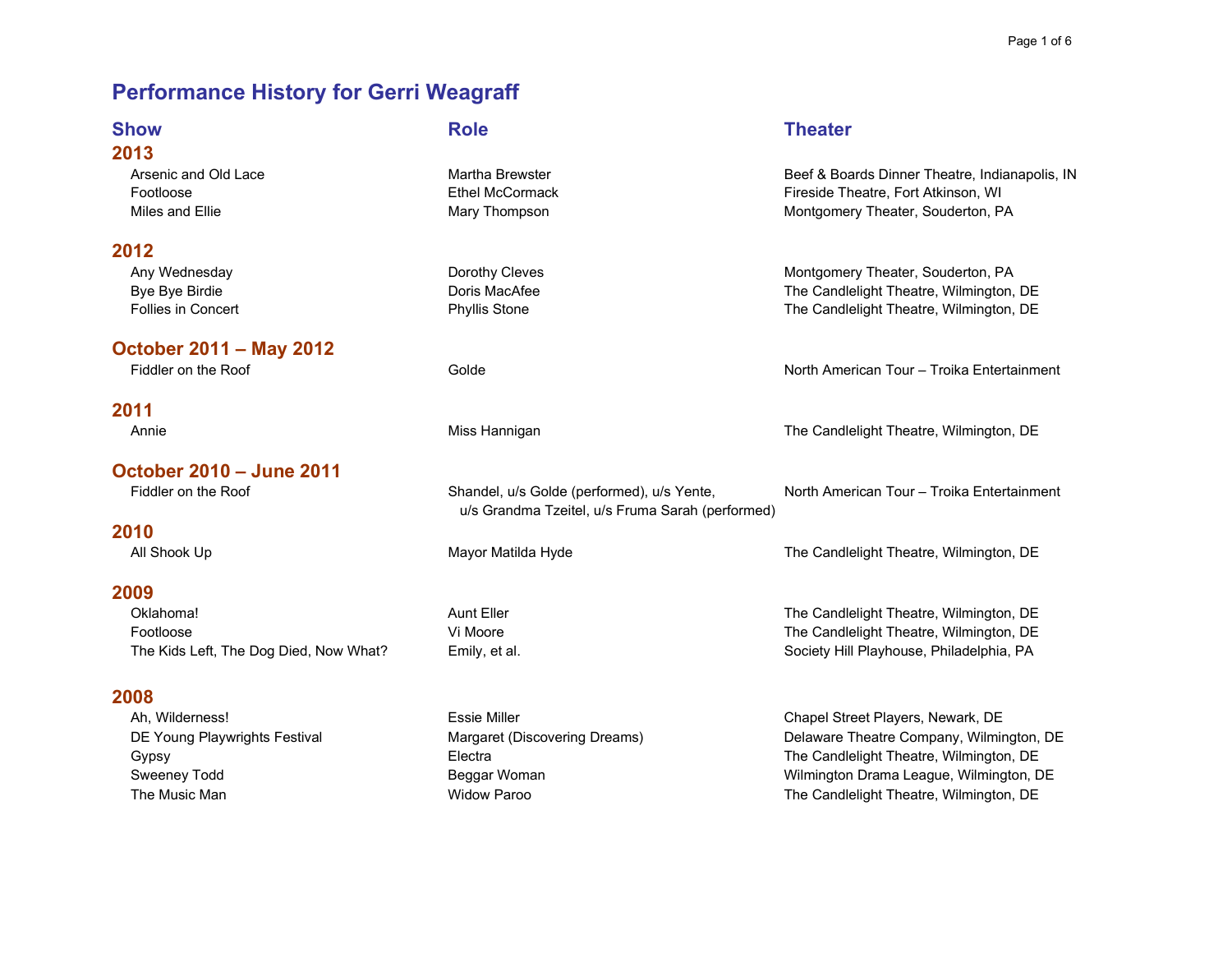### 2007

Charlotte's Web Charlotte The Candlelight Theatre, Wilmington, DE Grease The Candlelight Theatre, Wilmington, DE u/s Miss Lynch (performed) The Candlelight Theatre, Wilmington, DE Hello Dolly **Ensemble** Ensemble **Ensemble** The Candlelight Theatre, Wilmington, DE Nunsense Sister Amnesia Solution Stephen Stephen Stephen Stephen Stephen Stephen Stephen Stephen Stephen Stephen Stephen Stephen Stephen Stephen Stephen Stephen Stephen Stephen Stephen Stephen Stephen Stephen Stephen Steph The Fabulous Fable Factory's Fantastic Return Polly **The Candlelight Theatre, Wilmington, DE** 

### 2006

42nd Street Dorothy Brock The Candlelight Theatre, Wilmington, DE Charlotte's Web Charlotte The Candlelight Theatre, Wilmington, DE Disney's Beauty and the Beast Ensemble, u/s Mrs. Potts The Candlelight Theatre, Wilmington, DE Man of La Mancha **Housekeeper; Innkeeper's Wife** The Candlelight Theatre, Wilmington, DE

### 2005

Do Black Patent Leather Shoes...Reflect Up? Sister Helen The Candlelight Theatre, Wilmington, DE Meshuggah-Nuns **Sister Amnesia** Sister Amnesia Chapel Street Players, Newark, DE Once Upon a Mattress **Lady Larken** Lady Larken Wilmington Drama League, Wilmington, DE The Fabulous Fable Factory's Fantastic Return Polly **Properties and Connect Act Candlelight Theatre, Wilmington, DE** The Sound of Music **Nungton, Community Community** Nun;Sister Berthe The Candlelight Theatre, Wilmington, DE

### 2004

### 2003

### 2002

### Show **Role** Role **Theater**

Fiddler on the Roof Grandma Tzeitel, u/s Golde (performed) The Candlelight Theatre, Wilmington, DE Jack and the Beanstalk Jack's Mother Delaware Children's Theatre, Wilmington, DE The Music Man **Pick-a-Little Lady** Pick-a-Little Lady **Three Little Bakers Dinner Theatre, Wilmington**, DE The Wiz **Example 20** Addaperle Addaperle Wilmington Drama League, Wilmington, DE

Godspell **Gilmer (Learn Your Lessons Well)** Musical Theatre Factory, Elsmere, DE Guys and Dolls **Adelaide** Adelaide **The Candlelight Theatre, Wilmington, DE** Murder on Cue **Genevieve** Genevieve Genevieve The Candlelight Theatre, Wilmington, DE Nuncrackers **Sister Amnesia** Sister Amnesia The Candlelight Theatre, Wilmington, DE

Best Christmas Pageant Ever **Mrs. Bradley Christmas Pageant Ever Mrs. Bradley** The Candlelight Theatre, Wilmington, DE Mame **Agnes Gooch** Agnes Gooch **Brandywiners, Ltd., Wilmington, DE** Nuncrackers **Sister Amnesia** Sister Amnesia Sister Amnesia The Candlelight Theatre, Wilmington, DE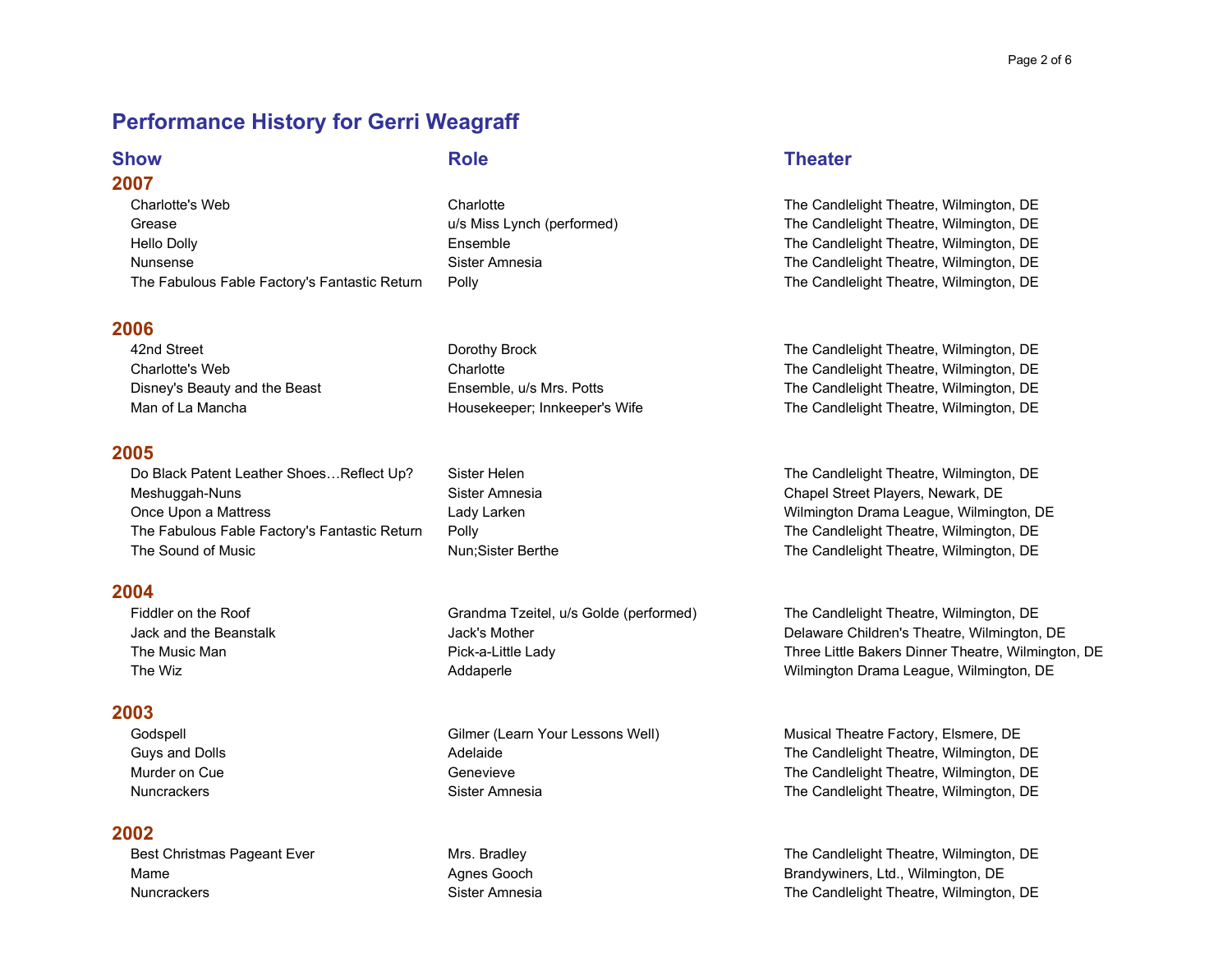### 2001

### 2000

### 1999

### 1998

### 1997

### 1996

### 1995

### 1994

### Show **Role** Role **Theater**

Baby Pam The Candlelight Theatre, Wilmington, DE Best Christmas Pageant Ever **Mrs. Bradley Christmas Pageant Ever Mrs. Bradley** The Candlelight Theatre, Wilmington, DE Nuncrackers **Sister Amnesia** Sister Amnesia The Candlelight Theatre, Wilmington, DE Nunsense II: The Second Coming Sister Amnesia Sister Amnesia The Candlelight Theatre, Wilmington, DE

George M! Community Controller Agnes Nolan Agnes Nolan The Candlelight Theatre, Wilmington, DE

Christmas Revue **Ensemble** Ensemble **Ensemble Ensemble** The Candlelight Theatre, Wilmington, DE Jack and the Beanstalk Jack's Mother Delaware Children's Theatre, Wilmington, DE Lettice and Lovage Tourist Chapel Street Players, Newark, DE State Fair **Ensemble** Ensemble **Ensemble** Brandywiners, Ltd., Wilmington, DE Two by Two **Example 20** The Candlelight Theatre, Wilmington, DE

Fishin' Around **Fishin' Around Jackie Metally State City Theater Company, Wilmington, DE** I Love My Wife **Monica** Monica Monica Monica The Candlelight Theatre, Wilmington, DE State Fair **State Fair** The Candlelight Theatre, Wilmington, DE

Lend Me a Tenor **Maggie Maggie The Candlelight Theatre, Wilmington, DE** The Music Man **Pick-a-Little-Lady** Pick-a-Little-Lady **Brandywiners, Ltd., Wilmington, DE** 

City of Angels **Cuarter Member** Quartet Member **The Candlelight Theatre, Wilmington, DE** Company Sarah City Theater Company, Wilmington, DE

Something's Afoot **Something's Afoot** Hope Langdon Hope Langdon The Candlelight Theatre, Wilmington, DE

Falsettos Cordelia Wilmington Drama League, Wilmington, DE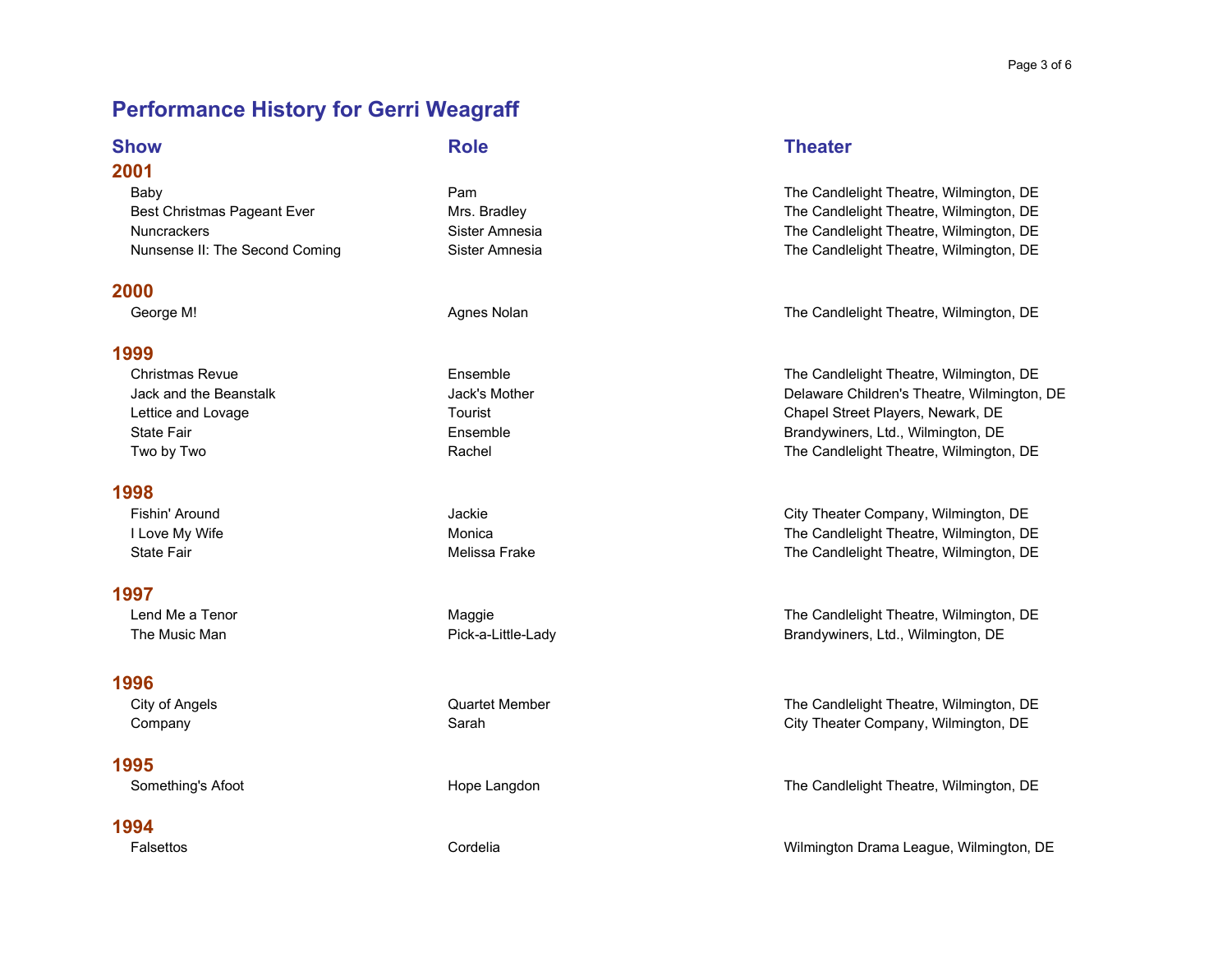| <b>Show</b>                                  | <b>Role</b>             | <b>Theater</b>                                                               |
|----------------------------------------------|-------------------------|------------------------------------------------------------------------------|
| 1993<br>Carnival<br><b>Crossing Delancey</b> | Lili<br>Isabelle        | The Candlelight Theatre, Wilmington, DE<br>Chapel Street Players, Newark, DE |
| 1991<br>Noises Off                           | Belinda                 | Wilmington Drama League, Wilmington, DE                                      |
| 1990                                         |                         |                                                                              |
| Fanny                                        | u/s Fanny (performed)   | The Candlelight Theatre, Wilmington, DE                                      |
| 1989                                         |                         |                                                                              |
| The Music Man                                | Pick-a-Little-Lady      | The Candlelight Theatre, Wilmington, DE                                      |
| Two by Two                                   | Rachel                  | The Candlelight Theatre, Wilmington, DE                                      |
| 1988                                         |                         |                                                                              |
| Fiddler on the Roof                          | <b>Tzeitel</b>          | The Candlelight Theatre, Wilmington, DE                                      |
| 1987                                         |                         |                                                                              |
| Oklahoma                                     | Laurie                  | The Candlelight Theatre, Wilmington, DE                                      |
| 1986                                         |                         |                                                                              |
| Fiddler on the Roof                          | <b>Tzeitel</b>          | Swarthmore Players Club, Swarthmore, PA                                      |
| 1985                                         |                         |                                                                              |
| <b>Barnum</b>                                | Ensemble                | Upper Darby Summer Stage, Upper Darby, PA                                    |
| Cabaret                                      | Telephone Girl/Ensemble | Swarthmore Players Club, Swarthmore, PA                                      |
| They're Playing Our Song                     | Alter Ego               | Swarthmore Players Club, Swarthmore, PA                                      |
| 1980                                         |                         |                                                                              |
| Showstoppers                                 | Soloist/Ensemble        | Upper Darby Summer Stage, Upper Darby, PA                                    |

1979 Oklahoma **Ado Annie** Ado Annie and Ado Annie and Ado Annie Ado Annie Ado Annie Ado Annie Register Annie Ado Annie Network Deper Darby Summer Stage, Upper Darby, PA The King and I **Ensemble** Ensemble Ensemble Upper Darby Summer Stage, Upper Darby, PA